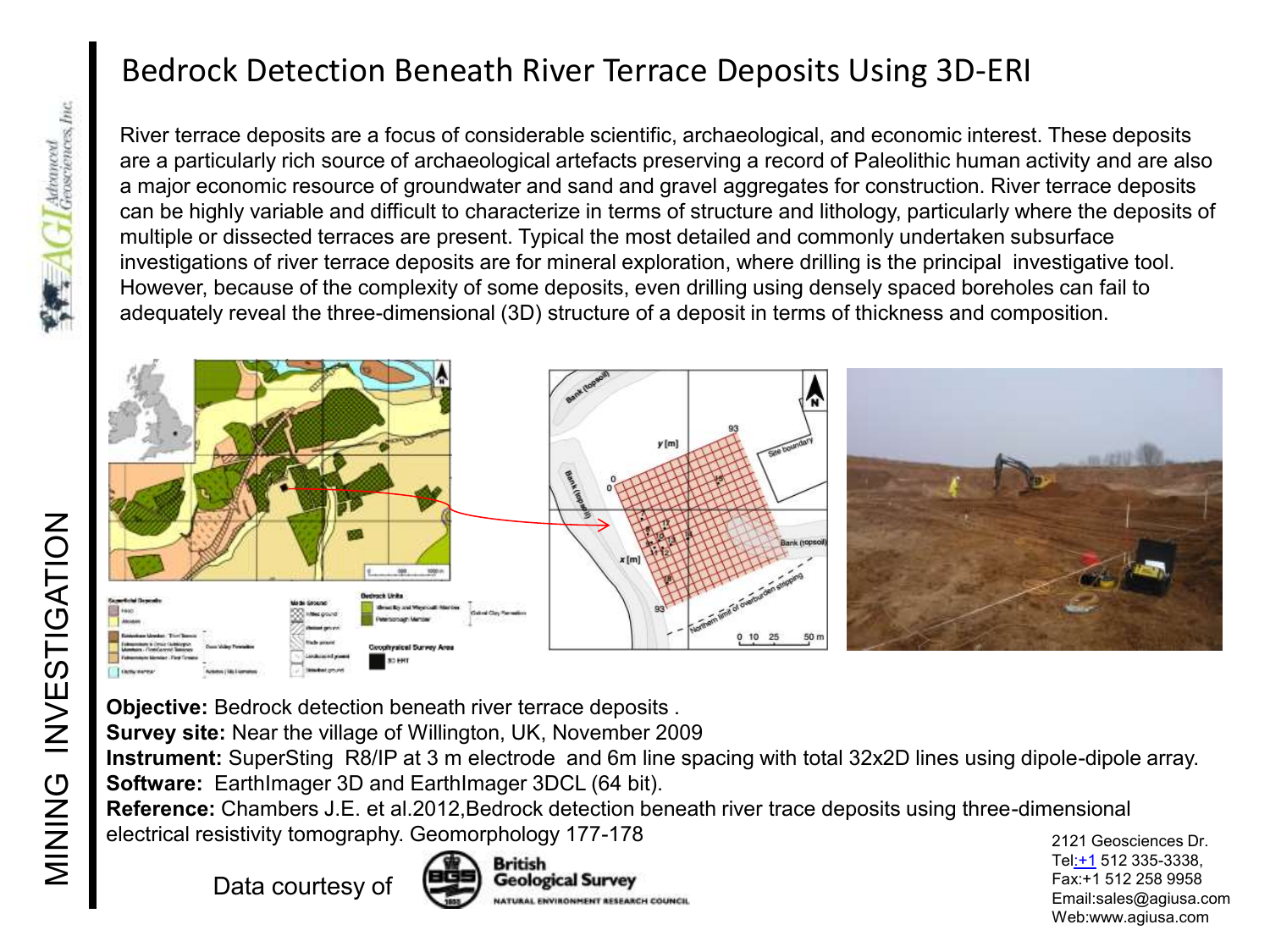## Bedrock Detection Beneath River Terrace Deposits Using 3D-ERI

The 3D Electrical resistivity data were collected on a network of 32 orthogonal survey lines positioned at 6-m intervals in X and Y directions of 93m by 93m area. The Dipole-Dipole array with 3 and 6m dipole separations of 1 to 8 levels were used with normal and reciprocal of 11,270 measurements. The combined 3D data set illustrates as low resistivity clay-bedrock below more resistive and highly heterogeneous mixed sand and gravel deposits of fluvial valley-fill terraces.

**Electrode Layout** 







2121 Geosciences Dr. Tel[:+1](Tel:+1) 512 335-3338, Fax:+1 512 258 9958 Email:sales@agiusa.com Data courtesy of **District of the Courtes**<br>
Mature of **Data** courtesy of **Coological Survey**<br>
Mature ENTERN COURCE COURCE COURCE COURCE COURCE COURCE COURCE COURCE COURCE COURCE COURCE COURCE COURCE COURCE COURCE COURCE CO

MINING INVESTIGATION

MINING INVESTIGATION